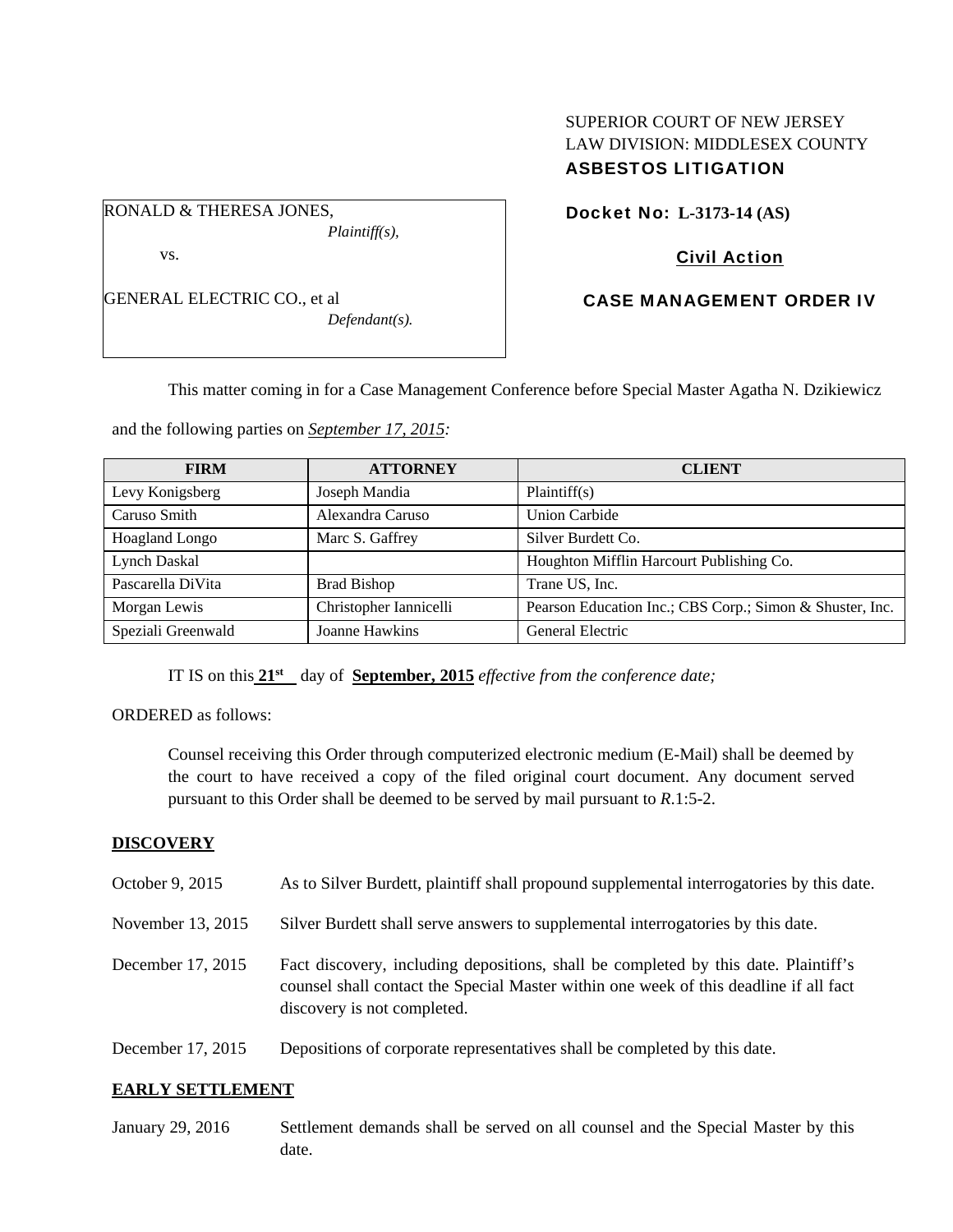## **SUMMARY JUDGMENT MOTION PRACTICE**

| December 10, 2015 | Plaintiff's counsel shall advise, in writing, of intent not to oppose motions by this date. |
|-------------------|---------------------------------------------------------------------------------------------|
| December 24, 2015 | Summary judgment motions shall be filed no later than this date.                            |
| January 22, 2016  | Last return date for summary judgment motions.                                              |

### **MEDICAL DEFENSE**

|                   | as all counsel of record) of a joinder in an expert medical defense by this date.                                                                                          |
|-------------------|----------------------------------------------------------------------------------------------------------------------------------------------------------------------------|
| January 29, 2016  | Defendants shall identify its medical experts and serve medical expert reports, if<br>any, by this date. In addition, defendants shall notify plaintiff's counsel (as well |
| October 9, 2015   | Upon request by defense counsel, plaintiff is to arrange for the transfer of pathology<br>specimens and x-rays, if any, by this date.                                      |
| December 17, 2015 | Plaintiff shall serve medical expert reports by this date.                                                                                                                 |

## **LIABILITY EXPERT REPORTS**

December 17, 2015 Plaintiff shall identify its liability experts and serve liability expert reports or a certified expert statement by this date or waive any opportunity to rely on liability expert testimony.

January 29, 2016 Defendants shall identify its liability experts and serve liability expert reports, if any, by this date or waive any opportunity to rely on liability expert testimony.

#### **ECONOMIST EXPERT REPORTS**

- December 17, 2015 Plaintiff shall identify its expert economists and serve expert economist report(s), if any, by this date or waive any opportunity to rely on economic expert testimony.
- January 29, 2016 Defendants shall identify its expert economists and serve expert economist report(s), if any, by this date or waive any opportunity to rely on economic expert testimony.

#### **EXPERT DEPOSITIONS**

February 19, 2016 Expert depositions shall be completed by this date. To the extent that plaintiff and defendant generic experts have been deposed before, the parties seeking that deposition in this case must file an application before the Special Master and demonstrate the necessity for that deposition. To the extent possible, documents requested in a deposition notice directed to an expert shall be produced three days in advance of the expert deposition. The expert shall not be required to produce documents that are readily accessible in the public domain.

#### **PRE-TRIAL AND TRIAL**

October 1, 2015 The settlement conference previously scheduled on this date is **cancelled**.

\_\_\_\_\_\_\_\_\_\_\_\_\_\_\_\_\_\_\_\_\_\_\_\_\_\_\_\_\_\_\_\_\_\_\_\_\_\_\_\_\_\_\_\_\_\_\_\_\_\_\_\_\_\_\_\_\_\_\_\_\_\_\_\_\_\_\_\_\_\_\_\_\_\_\_\_\_\_\_\_\_\_\_\_\_\_\_\_\_\_\_\_\_\_\_\_\_\_\_\_\_\_\_\_\_\_\_\_\_\_